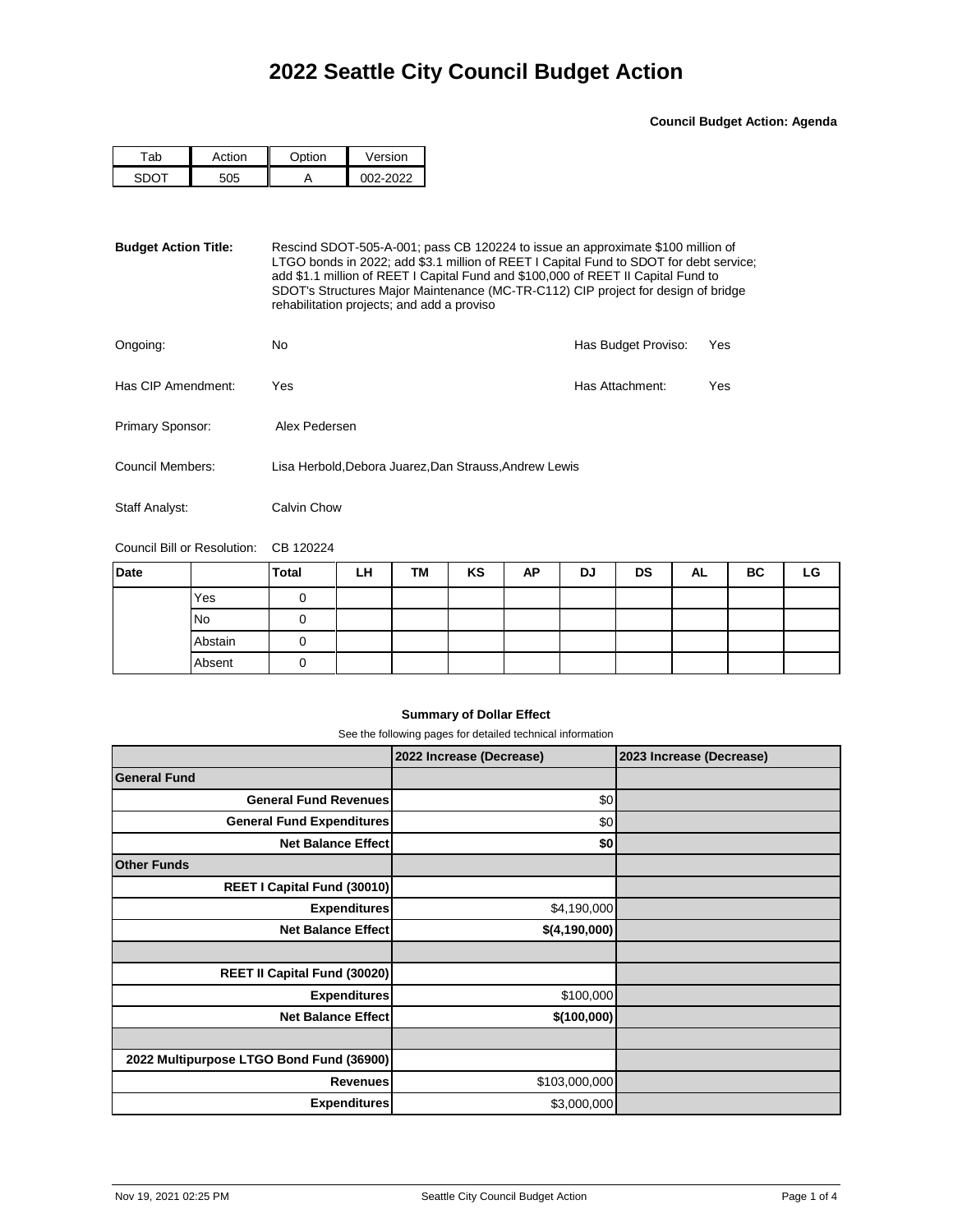## **2022 Seattle City Council Budget Action**

**Council Budget Action: Agenda**

| ⌒   | rti∩n | ∩ntion ∴ | Version |
|-----|-------|----------|---------|
| - 1 |       |          | רי∩     |

| <b>Net Balance Effect</b>          | \$100,000,000 |  |
|------------------------------------|---------------|--|
|                                    |               |  |
|                                    |               |  |
| <b>Total Budget Balance Effect</b> | \$95,710,000  |  |

## **Budget Action Description:**

This Council Budget Action would rescind SDOT-505-A-001.

This Council Budget Action would recommend passage of CB 120224, which authorizes the Department of Finance and Administrative Services (FAS) to issue up to \$103 million of 2022 limited tax general obligation (LTGO) bonds. This amount reflects increased principal for \$100 million of capital projects and \$3 million of issuance cost. This amount of LTGO bond authorization is in addition to the authority proposed in CB 120198.

This Council Budget Action would authorize the issuance of LTGO bonds as follows:

(1) To Be Determined for Seattle Department of Transportation bridge projects, \$100,000,000

(2) Issuance Costs and Pricing Adjustments from \$3,000,000

Consistent with the assumptions for other Seattle Department of Transportation (SDOT) projects in CB 120198, this Council Budget Action assumes a 4.0 interest rate, a 20-year term, and a three percent cost of issuance. The cost of issuance is added to the \$100 million of principal for capital projects for a total increase of \$103 million in the aggregate principal amount.

This Council Budget Action would add \$3.1 million of Real Estate Excise Tax I (REET I) Fund to SDOT for interest-only debt service in 2022, assuming nine months of interest accruing in the issuing year. If issued at a 4.0 percent interest rate, and with repayment of principal beginning in 2023, the City would be obligated to fund approximately \$7.6 million of debt service annually in future budgets for the duration of the 20-year term. In total, the City would be obligated to repay \$103 million of principal and to pay approximately \$52 million of total interest over the life of the bonds.

The 4.0 percent interest rate is consistent with information provided to the City's Debt Management Policy Advisory Committee in October regarding other 20-year LTGO bonds that were proposed to finance investments included in the 2022 Proposed Budget. However, actual rates on some 20-year bonds issued in the last three years have been significantly lower than 4.0 percent. For example, in the 2021 LTGO Bond sale, FAS secured an effective interest rate of under two percent for tax-exempt 20 year bonds. Assuming a two percent interest rate for the \$103 million in additional bonds would halve the total amount of interest owed on the bonds and significantly lower the City's partial year of debt service in 2022 and full debt service in subsequent years.

The \$3.1 million of REET I for debt service in 2022 is a one-time allocation. Debt service for the remainder of the 20-year term will need to be allocated in future budgets.

This Council Budget Action would add \$3 million of 2022 LTGO Multipurpose Bond Fund to FAS to pay for the issuance costs and pricing adjustments of the LTGO bond issue.

This Council Budget Action anticipates that appropriations and Capital Improvement Program (CIP) project allocations for the Seattle Department of Transportation (SDOT) related to the additional LTGO bonds will be established by future ordinance. This Council Budget Action also anticipates that Exhibit A to CB 120198 will be revised by future ordinance to identify the specific project spending for the LTGO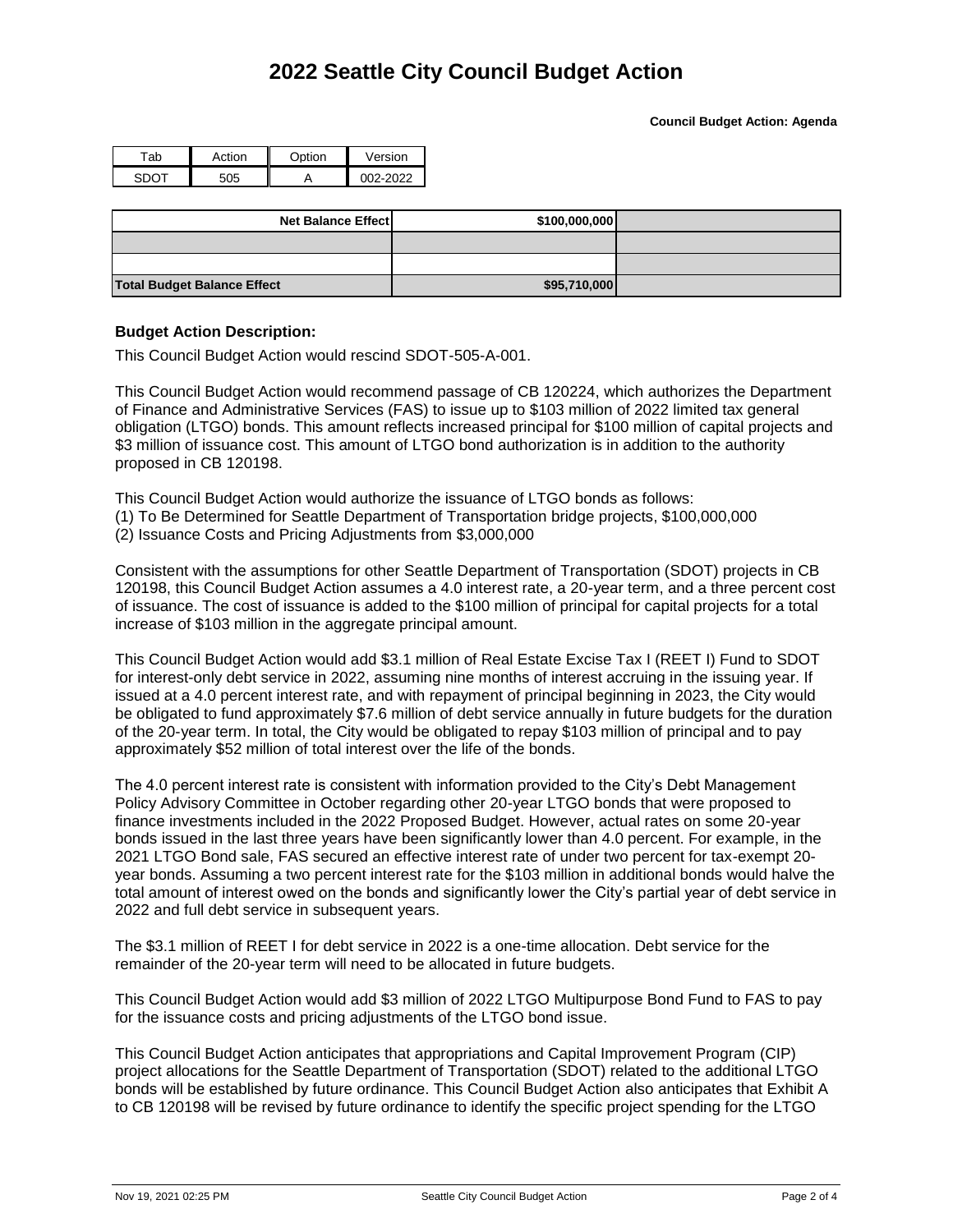**Council Budget Action: Agenda**

| ัก | ction | O <sub>min</sub> | ersion |
|----|-------|------------------|--------|
|    |       |                  |        |

bonds. The Council anticipates that this project list may include:

(1) Bridge Seismic - Phase III, \$61,000,000

(2) Bridge Rehabilitation and Replacement - Phase II, \$23,500,000

(3) Magnolia Bridge Replacement Project, \$6,000,000

(4) Structures Major Maintenance, \$9,500,000

This Council Budget Action would impose the following proviso:

"Of the appropriations in the 2022 budget for the Seattle Department of Transportation's General Expense Budget Summary Level, \$3,090,000 is appropriated solely for debt service on up to \$100 million of limited tax general obligation (LTGO) bonds. Furthermore, none of the money so appropriated may be spent until the Seattle Department of Transportation provides a written report to Council detailing: (1) how much of the \$100 million of authorized LTGO bonds will be issued in 2022; (2) what projects will be funded by the issuance of these bonds; and (3) what appropriations are necessary to support these projects. Council anticipates that SDOT will provide such a written report by March 31, 2022."

In addition, this Council Budget Action would add \$1.1 million of REET I Capital Fund and \$100,000 of REET II Capital Fund to SDOT's Structures Major Maintenance (MC-TR-C112) CIP project. This funding would allow SDOT to advance project development to the 90 percent design stage for the following bridge rehabilitation projects:

(1) \$300,000 for Spokane Street Swing Bridge Hydraulic Overhaul

(2) \$900,000 for Spokane Viaduct Rehabilitation

In the event that not all of the \$3.1 million appropriated for debt service on the additional \$100 million of LTGO bonds is not needed in 2022, it is the Council's intent to reappropriate a portion of these funds to advance the University Bridge Structural Rehabilitation project to 90 percent design (\$1.8 million estimated cost).

Completing 90 percent design for these bridges will allow SDOT to pursue construction funding through state and federal grant programs, or for consideration in the development of a future transportation levy proposal.

The impact of this Council Budget Action on the Structures Major Maintenance CIP project is shown in Attachment A.

This Council Budget Action would also direct SDOT to reallocate up to \$5 million of existing resources within the programmatic contingency of the Bridge Seismic Retrofit program to advance both the Ballard Bridge and Fremont Bridge to 30 percent design for seismic retrofits. Completing 30 percent design for these bridges would allow for more accurate project cost estimates for grant applications and financial planning. Seismic retrofit design standards are currently undergoing updates in 2022 and 2023; and it is likely that these changes will influence future design requirements that would need to be incorporated before pursuing milestones beyond 30 percent design.

This Council Budget Action utilizes REET I funds identified in the City Budget Office's November revenue update.

SDOT reflects the use of REET I funds for debt service in the Debt Service - REET II (MO-TR-D006) Capital Improvement Project (CIP). The impact of this Council Budget Action on the Debt Service- REET II CIP project is shown in Attachment B.